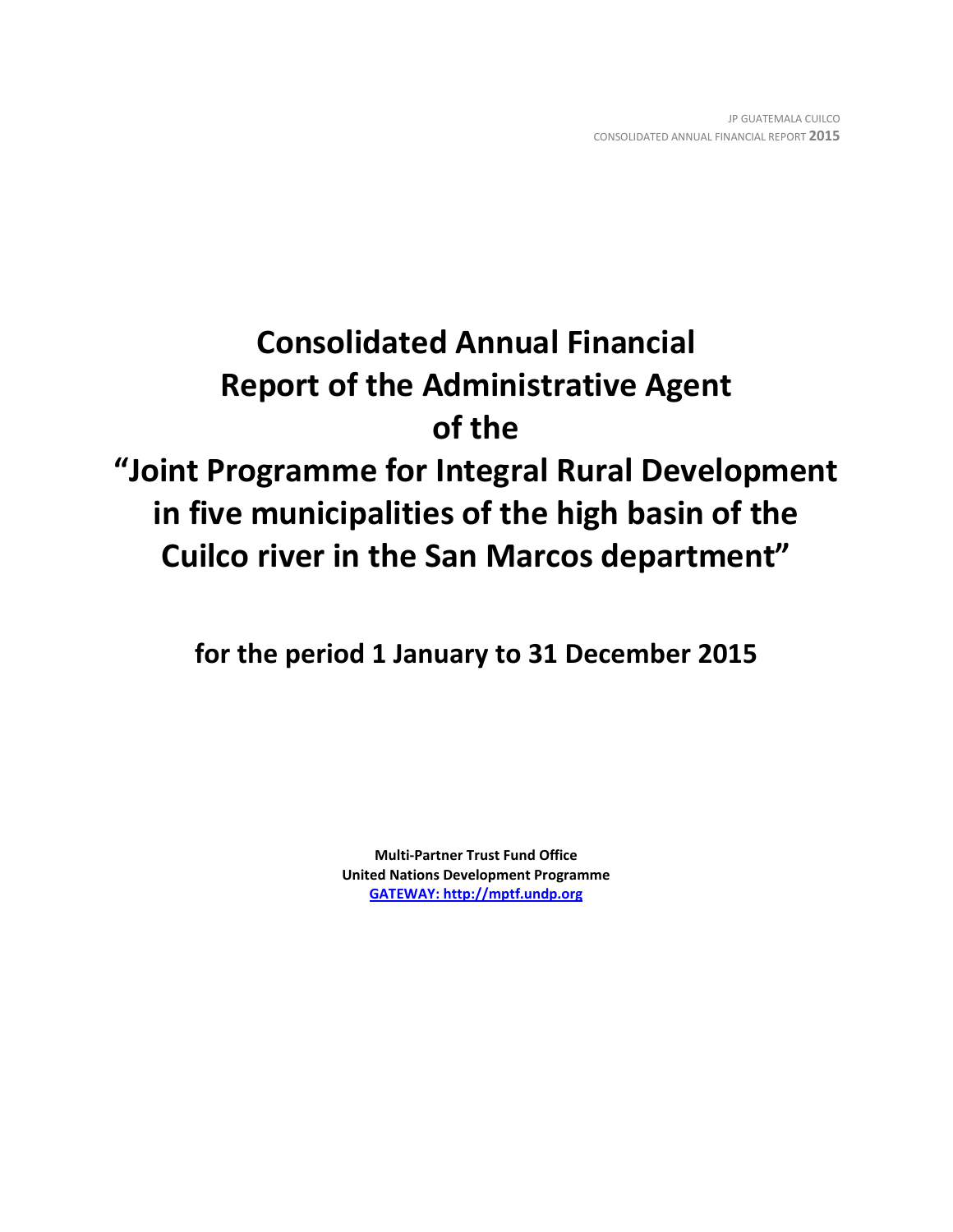JP GUATEMALA CUILCO CONSOLIDATED ANNUAL FINANCIAL REPORT **2015**

# **PARTICIPATING ORGANIZATIONS CONTRIBUTORS**



Food and Agriculture Organization



United Nations Development Programme



World Health Organization



Swedish International Development Cooperation Agency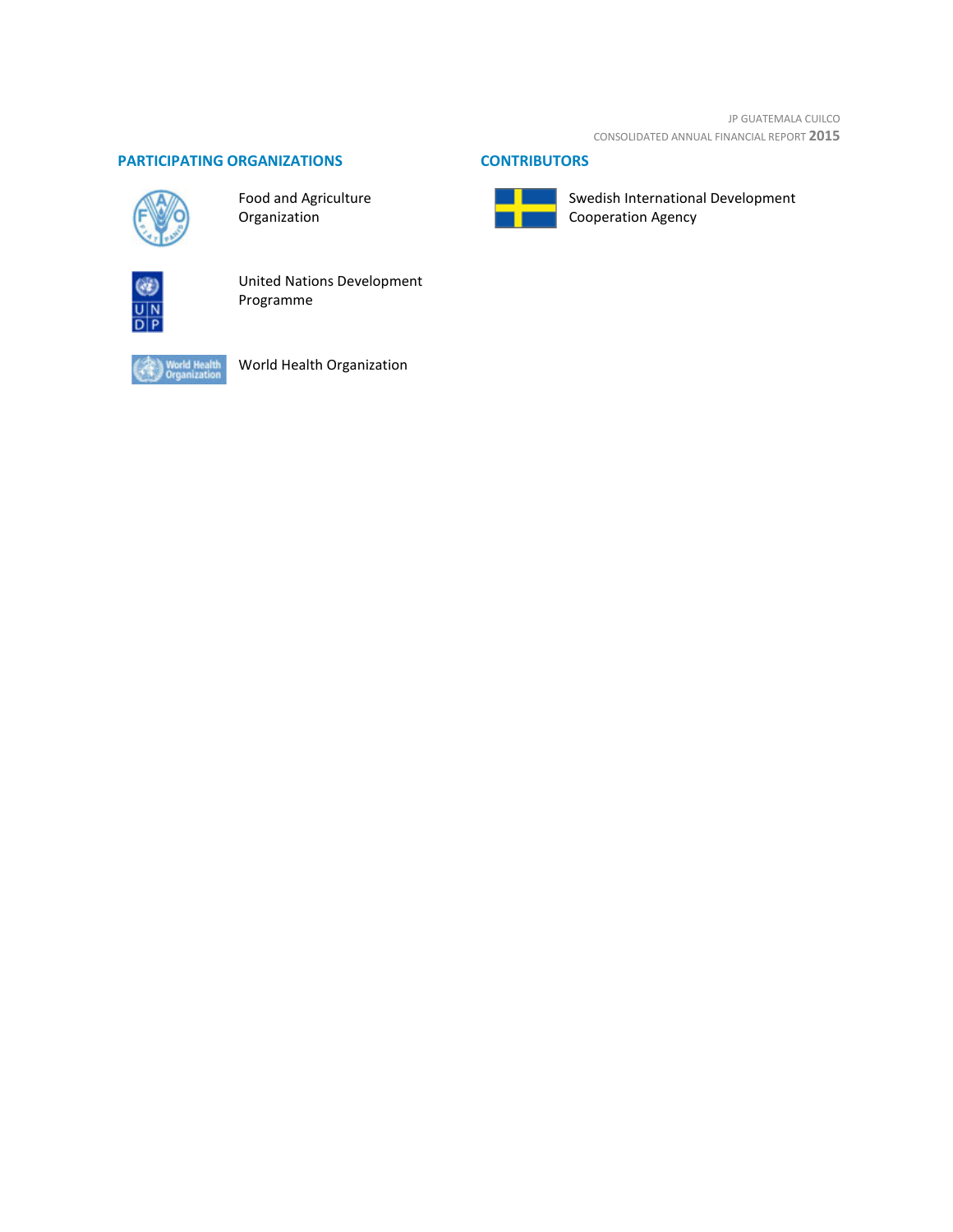# **DEFINITIONS**

# **Allocation**

Amount approved by the Steering Committee for a project/programme.

# **Approved Project/Programme**

A project/programme including budget, etc., that is approved by the Steering Committee for fund allocation purposes.

# **Contributor Commitment**

Amount(s) committed by a donor to a Fund in a signed Standard Administrative Arrangement with the UNDP Multi-Partner Trust Fund Office (MPTF Office), in its capacity as the Administrative Agent. A commitment may be paid or pending payment.

# **Contributor Deposit**

Cash deposit received by the MPTF Office for the Fund from a contributor in accordance with a signed Standard Administrative Arrangement.

# **Delivery Rate**

The percentage of funds that have been utilized, calculated by comparing expenditures reported by a Participating Organization against the 'net funded amount'.

# **Indirect Support Costs**

A general cost that cannot be directly related to any particular programme or activity of the Participating Organizations. UNDG policy establishes a fixed indirect cost rate of 7% of programmable costs.

# **Net Funded Amount**

Amount transferred to a Participating Organization less any refunds transferred back to the MPTF Office by a Participating Organization.

# **Participating Organization**

A UN Organization or other inter-governmental Organization that is an implementing partner in a Fund, as represented by signing a Memorandum of Understanding (MOU) with the MPTF Office for a particular Fund.

# **Project Expenditure**

The sum of expenses and/or expenditure reported by all Participating Organizations for a Fund irrespective of which basis of accounting each Participating Organization follows for donor reporting.

# **Project Financial Closure**

A project or programme is considered financially closed when all financial obligations of an operationally completed project or programme have been settled, and no further financial charges may be incurred.

# **Project Operational Closure**

A project or programme is considered operationally closed when all programmatic activities for which Participating Organization(s) received funding have been completed.

# **Project Start Date**

Date of transfer of first instalment from the MPTF Office to the Participating Organization.

# **Total Approved Budget**

This represents the cumulative amount of allocations approved by the Steering Committee.

# **US Dollar Amount**

The financial data in the report is recorded in US Dollars and due to rounding off of numbers, the totals may not add up.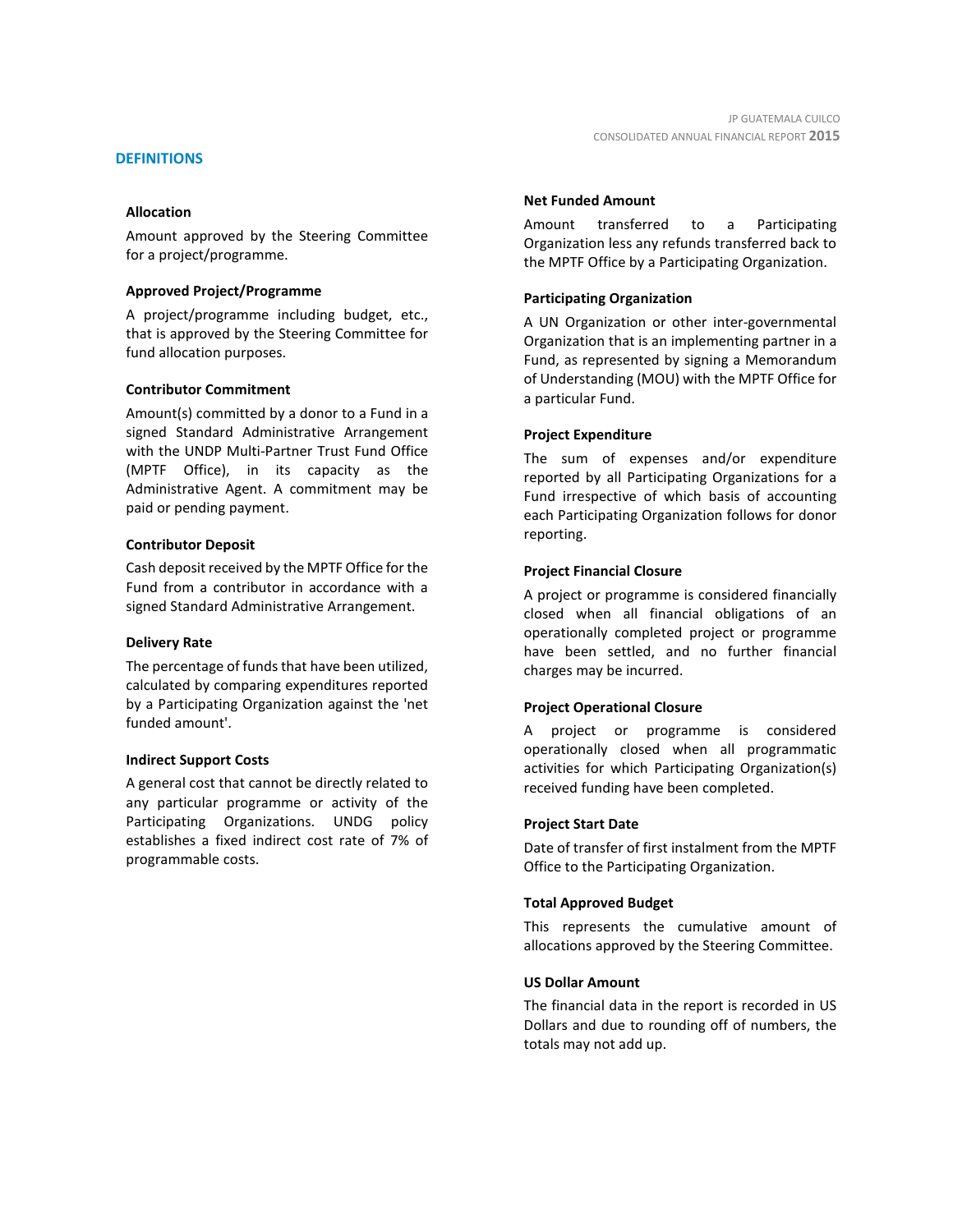#### **2015 FINANCIAL PERFORMANCE**

This chapter presents financial data and analysis of the "Joint Programme for Integral Rural Development in five municipalities of the high basin of the Cuilco river in the San Marcos department" using the pass-through funding modality as of 31 December **2015**. Financial information for this Fund is also available on the MPTF Office GATEWAY, at the following address: [http://mptf.undp.org/factsheet/fund/JGT20.](http://mptf.undp.org/factsheet/fund/JGT20)

# **1. SOURCES AND USES OF FUNDS**

As of 31 December **2015**, 1 contributor has deposited US\$ **687,750** in contributions and US\$ **309** has been earned in interest,

bringing the cumulative source of funds to US\$ **688,059**.

Of this amount, US\$ **680,855** has been transferred to **3** Participating Organizations, of which US\$ **30,473** has been reported as expenditure. The Administrative Agent fee has been charged at the approved rate of 1% on deposits and amounts to US\$ **6,878**. Table 1 provides an overview of the overall sources, uses, and balance of the Joint Programme as of 31 December **2015**.

|                                                           | Annual 2014 | Annual 2015 | <b>Cumulative</b> |
|-----------------------------------------------------------|-------------|-------------|-------------------|
| <b>Sources of Funds</b>                                   |             |             |                   |
| <b>Gross Contributions</b>                                |             | 687,750     | 687,750           |
| Fund Earned Interest and Investment Income                |             | 309         | 309               |
| Interest Income received from Participating Organizations |             |             |                   |
| Refunds by Administrative Agent to Contributors           |             |             |                   |
| Fund balance transferred to another MDTF                  |             |             |                   |
| <b>Other Revenues</b>                                     |             |             |                   |
| <b>Total: Sources of Funds</b>                            |             | 688,059     | 688,059           |
| <b>Use of Funds</b>                                       |             |             |                   |
| <b>Transfers to Participating Organizations</b>           |             | 680,855     | 680,855           |
| Refunds received from Participating Organizations         |             |             |                   |
| <b>Net Funded Amount to Participating Organizations</b>   |             | 680,855     | 680,855           |
| <b>Administrative Agent Fees</b>                          |             | 6,878       | 6,878             |
| Direct Costs: (Steering Committee, Secretariatetc.)       |             |             |                   |
| <b>Bank Charges</b>                                       |             | 18          | 18                |
| <b>Other Expenditures</b>                                 |             |             |                   |
| <b>Total: Uses of Funds</b>                               |             | 687,750     | 687,750           |
| Change in Fund cash balance with Administrative Agent     |             | 309         | 309               |
| Opening Fund balance (1 January)                          |             |             |                   |
| <b>Closing Fund balance (31 December)</b>                 |             | 309         | 309               |
| Net Funded Amount to Participating Organizations          |             | 680,855     | 680,855           |
| Participating Organizations' Expenditure                  |             | 30,473      | 30,473            |
| <b>Balance of Funds with Participating Organizations</b>  |             |             | 650,381           |

# **Table 1. Financial Overview, as of 31 December 2015 (in US Dollars)**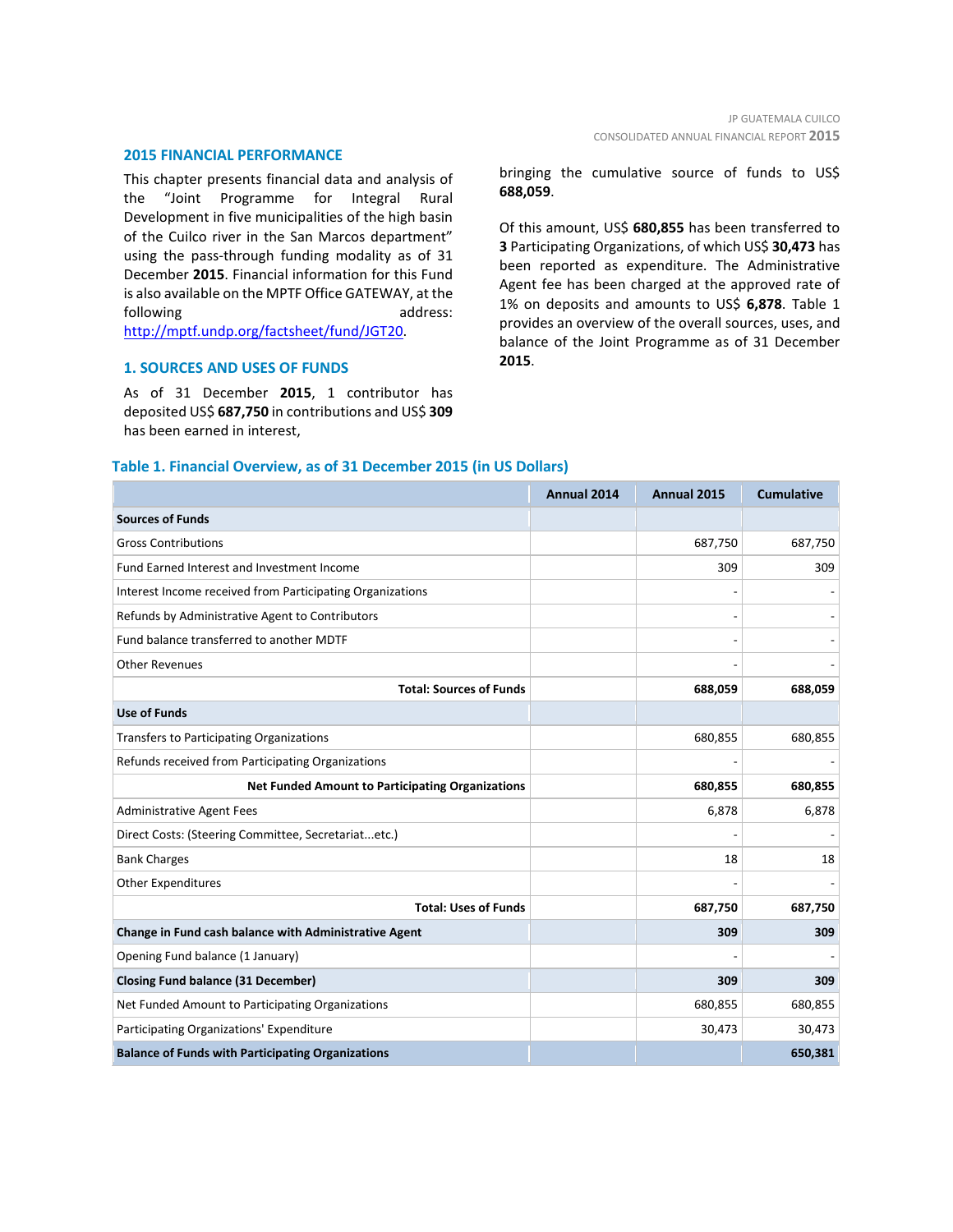# **2. PARTNER CONTRIBUTIONS**

Table 2 provides information on cumulative contributions received from all contributors to this Fund as of 31 December **2015**.

# **Table 2. Contributors' Deposits, as of 31 December 2015 (in US Dollars)**

| <b>Contributors</b>                                  | <b>Prior Years</b><br>as of 31-Dec-2014 | <b>Current Year</b><br>Jan-Dec-2015 | <b>Total</b> |
|------------------------------------------------------|-----------------------------------------|-------------------------------------|--------------|
| Swedish International Development Cooperation Agency |                                         | 687.750                             | 687.750      |
| <b>Grand Total</b>                                   |                                         | 687.750                             | 687,750      |

# **3. INTEREST EARNED**

Interest income is earned in two ways: 1) on the balance of funds held by the Administrative Agent ('Fund earned interest'), and 2) on the balance of funds held by the Participating Organizations ('Agency earned interest') where their Financial Regulations and Rules allow return of interest

to the AA. As of 31 December **2015**, Fund earned interest amounts to US\$ **309** and no interest was received from Participating Organizations. Details are provided in the table below.

# **Table 3. Sources of Interest and Investment Income, as of 31 December 2015 (in US Dollars)**

| <b>Interest Earned</b>                     | <b>Prior Years</b><br>as of 31-Dec-2014 | <b>Current Year</b><br>Jan-Dec-2015 | <b>Total</b> |
|--------------------------------------------|-----------------------------------------|-------------------------------------|--------------|
| <b>Administrative Agent</b>                |                                         |                                     |              |
| Fund Earned Interest and Investment Income |                                         | 309                                 | 309          |
| <b>Total: Fund Earned Interest</b>         |                                         | 309                                 | 309          |
| <b>Participating Organization</b>          |                                         |                                     |              |
| <b>Total: Agency earned interest</b>       |                                         |                                     |              |
| <b>Grand Total</b>                         |                                         | 309                                 | 309          |

# **4. TRANSFER OF FUNDS**

Allocations to Participating Organizations are approved by the Steering Committee and disbursed by the Administrative Agent. As of 31 December **2015**, the AA has transferred US\$ **680,855** to **3** Participating Organizations (see list below).

Table 4 provides additional information on the refunds received by the MPTF Office, and the net funded amount for each of the Participating Organizations.

**Table 4. Transfer, Refund, and Net Funded Amount by Participating Organization, as of 31 December 2015 (in US Dollars)**

| Participating      | Prior Years as of 31-Dec-2014 |                |                   | <b>Current Year Jan-Dec-2015</b> |                |                   | Total            |                |                   |
|--------------------|-------------------------------|----------------|-------------------|----------------------------------|----------------|-------------------|------------------|----------------|-------------------|
| Organization       | <b>Transfers</b>              | <b>Refunds</b> | <b>Net Funded</b> | <b>Transfers</b>                 | <b>Refunds</b> | <b>Net Funded</b> | <b>Transfers</b> | <b>Refunds</b> | <b>Net Funded</b> |
| <b>FAO</b>         |                               |                |                   | 208,650                          |                | 208.650           | 208.650          |                | 208,650           |
| <b>UNDP</b>        |                               |                |                   | 272,205                          |                | 272.205           | 272.205          |                | 272,205           |
| <b>WHO</b>         |                               |                |                   | 200,000                          |                | 200.000           | 200.000          |                | 200,000           |
| <b>Grand Total</b> |                               |                |                   | 680,855                          |                | 680,855           | 680,855          |                | 680,855           |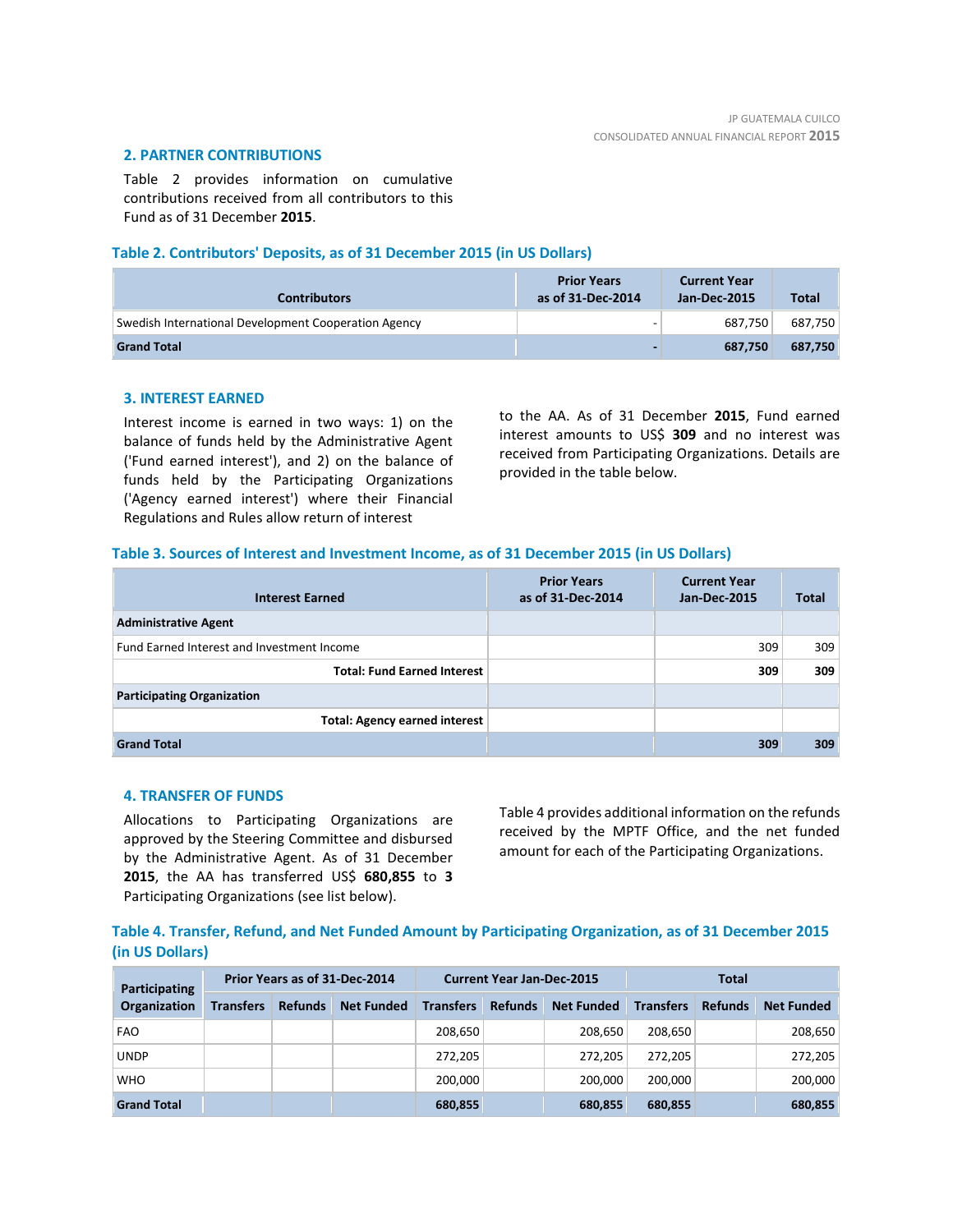CONSOLIDATED ANNUAL FINANCIAL REPORT **2015**

# **5.1 EXPENDITURE AND FINANCIAL DELIVERY RATES**

All final expenditures reported for the year **2015** were submitted by the Headquarters of the Participating Organizations. These were consolidated by the MPTF Office.

# **5.1 EXPENDITURE REPORTED BY PARTICIPATING ORGANIZATION**

As shown in table below, the cumulative net funded amount is US\$ **680,855** and cumulative expenditures reported by the Participating Organizations amount to US\$ **30,473**. This equates to an overall Fund expenditure delivery rate of **4** percent.

# **Table 5.1 Net Funded Amount, Reported Expenditure, and Financial Delivery by Participating Organization, as of 31 December 2015 (in US Dollars)**

|                               |                           |                                    | <b>Expenditure</b>                      |                                            |                   |                           |
|-------------------------------|---------------------------|------------------------------------|-----------------------------------------|--------------------------------------------|-------------------|---------------------------|
| Participating<br>Organization | Approved<br><b>Amount</b> | <b>Net Funded</b><br><b>Amount</b> | <b>Prior Years</b><br>as of 31-Dec-2014 | <b>Current Year</b><br><b>Jan-Dec-2015</b> | <b>Cumulative</b> | <b>Delivery Rate</b><br>% |
| <b>FAO</b>                    | 208,650                   | 208,650                            |                                         |                                            |                   | 0 <sup>1</sup>            |
| <b>UNDP</b>                   | 272,205                   | 272,205                            |                                         | 30,473                                     | 30.473            | 11.19                     |
| <b>WHO</b>                    | 200,000                   | 200,000                            |                                         |                                            |                   | 0 <sup>1</sup>            |
| <b>Grand Total</b>            | 680,855                   | 680,855                            |                                         | 30,473                                     | 30,473            | 4.48                      |

# **5.2 EXPENDITURE REPORTED BY CATEGORY**

\_\_\_\_\_\_\_\_\_\_\_\_\_\_\_\_\_\_\_\_\_\_

Project expenditures are incurred and monitored by each Participating Organization and are reported as per the agreed categories for inter-agency harmonized reporting. Table 5.2 reflects expenditure reported in the UNDG expense categories.

# **2012 CEB Expense Categories**

- 1. Staff and personnel costs
- 2. Supplies, commodities and materials
- 3. Equipment, vehicles, furniture and depreciation
- 4. Contractual services
- 5. Travel
- 6. Transfers and grants
- 7. General operating expenses
- 8. Indirect costs

# **Table 5.2. Expenditure by UNDG Budget Category, as of 31 December 2015 (in US Dollars)**

|                                           | <b>Expenditure</b>                      |                                            |              |                                                     |
|-------------------------------------------|-----------------------------------------|--------------------------------------------|--------------|-----------------------------------------------------|
| Category                                  | <b>Prior Years</b><br>as of 31-Dec-2014 | <b>Current Year</b><br><b>Jan-Dec-2015</b> | <b>Total</b> | <b>Percentage of Total</b><br><b>Programme Cost</b> |
| <b>Contractual Services</b>               |                                         | 15,000                                     | 15,000       | 52.67                                               |
| Travel                                    |                                         |                                            |              |                                                     |
| <b>Transfers and Grants</b>               | -                                       |                                            |              |                                                     |
| <b>General Operating</b>                  |                                         | 13,480                                     | 13,480       | 47.33                                               |
| <b>Programme Costs Total</b>              |                                         | 28,480                                     | 28,480       | 100.00                                              |
| <sup>1</sup> Indirect Support Costs Total | -                                       | 1,994                                      | 1,994        | 7.00                                                |
| <b>Total</b>                              |                                         | 30,473                                     | 30,473       |                                                     |

**<sup>1</sup> Indirect Support Costs** charged by Participating Organization, based on their financial regulations, can be deducted upfront or at a later stage during implementation. The percentage may therefore appear to exceed the 7% agreed-upon for on-going projects. Once projects are financially closed, this number is not to exceed 7%.